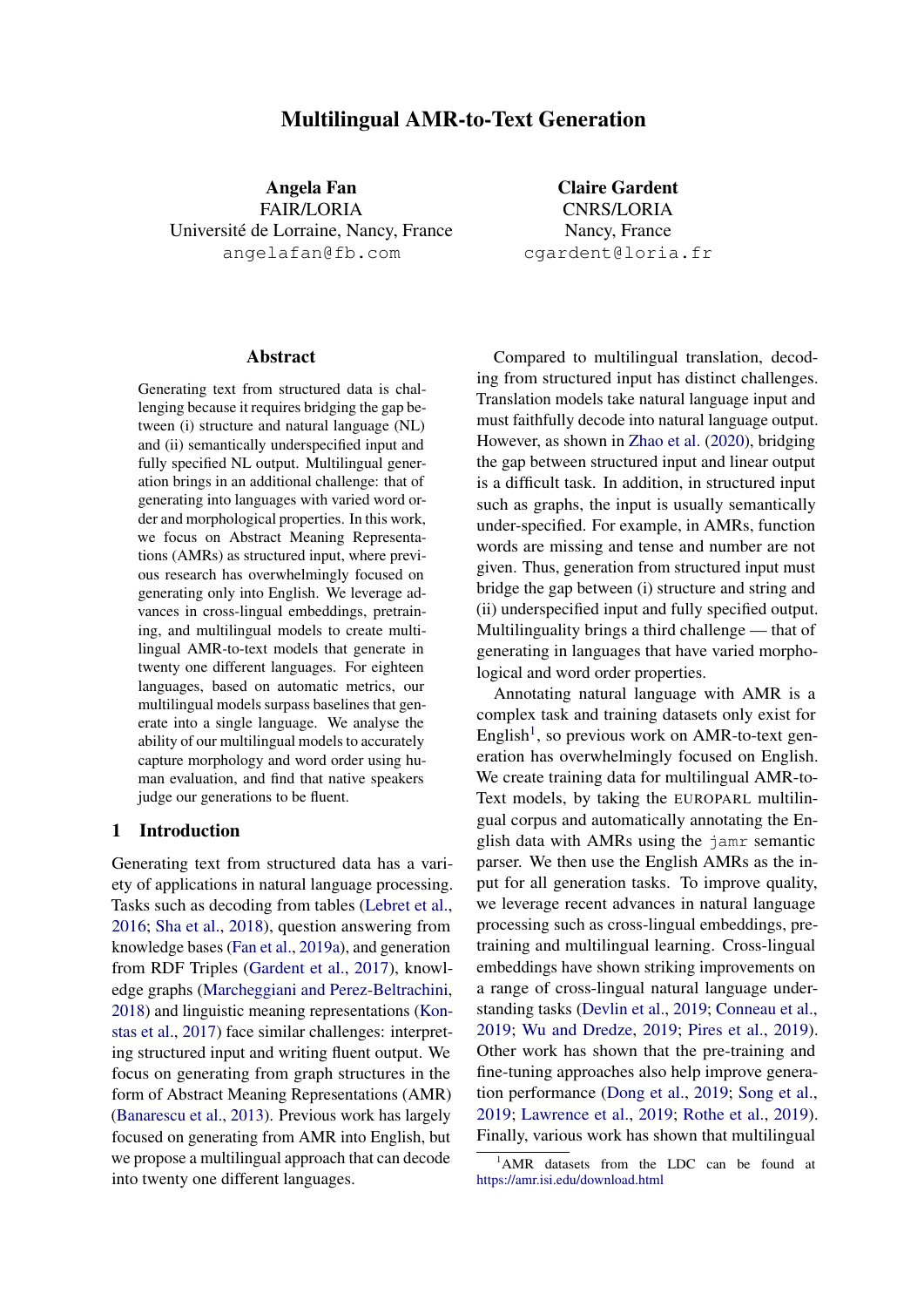models, where a single model is trained to translate from multiple source languages into multiple target languages, are achieving increasingly better results in machine translation [\(Johnson et al.,](#page-9-7) [2017;](#page-9-7) [Firat et al.,](#page-9-8) [2017;](#page-9-8) [Aharoni et al.,](#page-8-2) [2019;](#page-8-2) [Arivazhagan](#page-8-3) [et al.,](#page-8-3) [2019\)](#page-8-3).

By combining these techniques, we demonstrate that fluent generation is possible for multilingual AMR-to-Text models. We use automatic and human evaluation to assess performance on (1) EU-ROPARL data with silver English-centric AMR as input and the 21 EUROPARL languages as target and (2) on LDC2015E86 data with gold English-centric AMR as input and English, Spanish, Italian, and German as target. Our results demonstrate, for the first time, that it is possible to generate from AMRs into multiple languages. We show that multilingual models have strong performance compared to single-language baselines and produce fluent output, based on the judgments of native speakers. We further investigate how factors, such as differences in the size of the training data, differences in language word order and morphological properties, and differences in the set of languages used for training many-to-one models, impact results. We will make code and models available, to aid research in multilingual AMR-to-Text Natural Language Generation.

# 2 Related Work

AMR-to-Text Generation. Initial work on AMR-to-text generation adapted methods from statistical machine translation (MT) [\(Pourdamghani](#page-10-5) [et al.,](#page-10-5) [2016\)](#page-10-5), grammar-based generation [\(Mille](#page-10-6) [et al.,](#page-10-6) [2017\)](#page-10-6), tree-to-string transducers [\(Flanigan](#page-9-9) [et al.,](#page-9-9) [2016\)](#page-9-9), and inverted semantic parsing [\(Lam](#page-9-10)[pouras and Vlachos,](#page-9-10) [2017\)](#page-9-10). Neural approaches explored sequence-to-sequence models where the AMR is linearized [\(Konstas et al.,](#page-9-3) [2017\)](#page-9-3) or modeled with a graph encoder [\(Marcheggiani and Perez-](#page-10-1)[Beltrachini,](#page-10-1) [2018;](#page-10-1) [Damonte and Cohen,](#page-9-11) [2019;](#page-9-11) [Ribeiro et al.,](#page-10-7) [2019;](#page-10-7) [Song et al.,](#page-10-8) [2018;](#page-10-8) [Zhu et al.,](#page-11-2) [2019\)](#page-11-2). As professionally-annotated AMR datasets are in English, all this work focuses on English.

One exception is the work of [Sobre](#page-10-9)[villa Cabezudo et al.](#page-10-9) [\(2019\)](#page-10-9) which uses automatic translation to translate the English text of the LDC AMR data into Brazilian Portuguese and align English with the Portuguese translation to create Portuguese-centric AMRs. However, this work focuses only on one language. In contrast, we

consider generation into twenty one languages. We also use very different methods and generate from English-centric AMRs rather than target-language AMRs.

Multilingual MR-to-Text Generation. While work on AMR-to-Text generation has mostly focused on generation into English, the Multilingual Surface Realization shared tasks [\(Mille et al.,](#page-10-10) [2018,](#page-10-10) [2019\)](#page-10-11) have made parallel MR/Text datasets available for 11 languages. Two tracks are proposed: a shallow track where the input is an unordered, lemmatized dependency tree and a deep track where the dependency tree edges are labelled with semantic rather than syntactic relations and where function words have been removed.

The participants approaches to this multilingual generation task use gold training data and mostly focus on the shallow track where the input is an unordered lemmatized dependency tree and the generation task reduces to linearization and morphological realization. The models proposed are pipelines that model each of these subtasks and separate models are trained for each target language (Kovács et al., [2019;](#page-11-3) [Yu et al.,](#page-11-3) 2019; [Shimorina](#page-10-12) [and Gardent,](#page-10-12) [2019a,](#page-10-12)[b;](#page-10-13) [Castro Ferreira and Krah](#page-8-4)[mer,](#page-8-4) [2019\)](#page-8-4). In this work, we focus instead on more abstract, deeper, input (AMRs) and propose end-toend, multilingual models for all target languages.

### 3 Method

To generate from AMRs, we use neural sequence to sequence models that model the input AMR with a Transformer Encoder and generate natural language with a Transformer Decoder. For all languages, the input is an English-centric AMR that was derived automatically using the jamr semantic parser from English text. We pre-train both the AMR encoder and the multilingual decoder and we leverage crosslingual embeddings.

### 3.1 Encoding English AMR

Abstract Meaning Representations are semantic representations that take the form of a rooted, directed acyclic graph. AMR abstracts away syntax such that sentences with similar meanings have similar AMR graphs. Full detail is not kept by the AMR — for example, elements such as verb tense are lost. While we focus on decoding from AMR input, the structured form is reflective of other structured inputs used in tasks such as generating from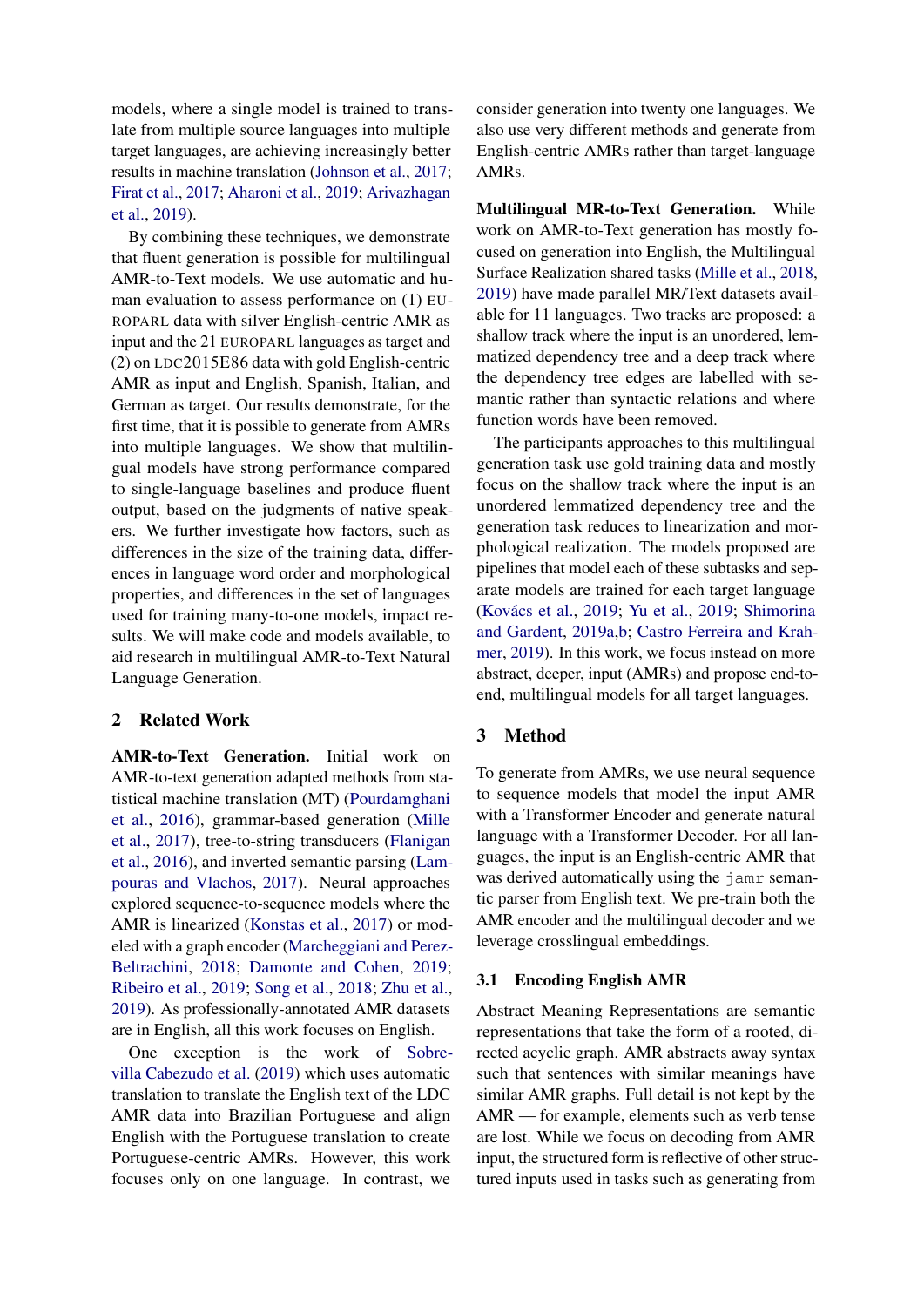<span id="page-2-0"></span>

Figure 1: Generating into Multiple Languages from English AMR.

<span id="page-2-1"></span>

Figure 2: One-to-Many Architecture for Multilingual AMR-to-Text Generation. The English-centric AMR input is linearized and modeled with graph embeddings with a pre-trained Transformer Encoder. Text is generated with a pre-trained Transformer Decoder initialized with cross-lingual embeddings.

semantic role labels [\(Fan et al.,](#page-9-13) [2019c\)](#page-9-13) or RDF triples [\(Gardent et al.,](#page-9-2) [2017\)](#page-9-2).

The AMR graph is first linearized into a sequence of tokens as shown in Figure [1](#page-2-0) after preprocessing following [\(Konstas et al.,](#page-9-3) [2017\)](#page-9-3) (see Section 4.1 for a detailed description). Rather than model the graph structure directly, following [Fan](#page-9-1) [et al.](#page-9-1) [\(2019a\)](#page-9-1), we model the graph using a *graph embedding*. The graph embedding provides additional information to the Transformer Encoder by encoding the depth of each node in the rooted graph and the subgraph each node belongs to. Concretely, each token has a word and position embedding, and additionally an indicator of depth calculated from the root and an indicator of which subtree the node belongs to (with all subtrees stemming from the root). These additional embeddings are concatenated to the word and position embeddings. Such information allows the Transformer Encoder to capture some graph structure information, while still modeling a sequence. This is depicted in Figure [2.](#page-2-1)

To create a one-to-many multilingual model, we model a *language embedding* on the encoder side to allow the decoder to distinguish which language to generate into. This technique has been previously used in multilingual translation [\(Arivazhagan et al.,](#page-8-3) [2019\)](#page-8-3). The English AMR begins with a token that indicates the decoder side language.

To improve the quality of the encoder, we incorporate large-scale pretraining on millions of sequences of AMR by adopting the generative pretraining approach proposed in [Lewis et al.](#page-9-14) [\(2019a\)](#page-9-14). This pretraining incorporates various noise operations, such as masking [\(Devlin et al.,](#page-9-4) [2019\)](#page-9-4), span masking [\(Fan et al.,](#page-9-1) [2019a\)](#page-9-1), and shuffling. Previous work has shown that pretraining is effective for providing neural models with additional information about the structure of natural language and improving model quality [\(Dong et al.,](#page-9-5) [2019;](#page-9-5) [Song](#page-10-3) [et al.,](#page-10-3) [2019;](#page-10-3) [Lawrence et al.,](#page-9-6) [2019\)](#page-9-6). As models increase in size, smaller training datasets (such as human-annotated AMR) are often not large enough to fully train these models. The entire encoder is pretrained on silver AMRs, as shown in Figure [2.](#page-2-1)

#### 3.2 Multilingual Decoding from AMR

The Transformer Decoder attends to the encoded English AMR, a graph of concepts and relations, and generates text into many different languages with varied word order and morphology.

As displayed in Figure [2,](#page-2-1) we use both language model pretraining and crosslingual embeddings to improve decoder quality. Monolingual data from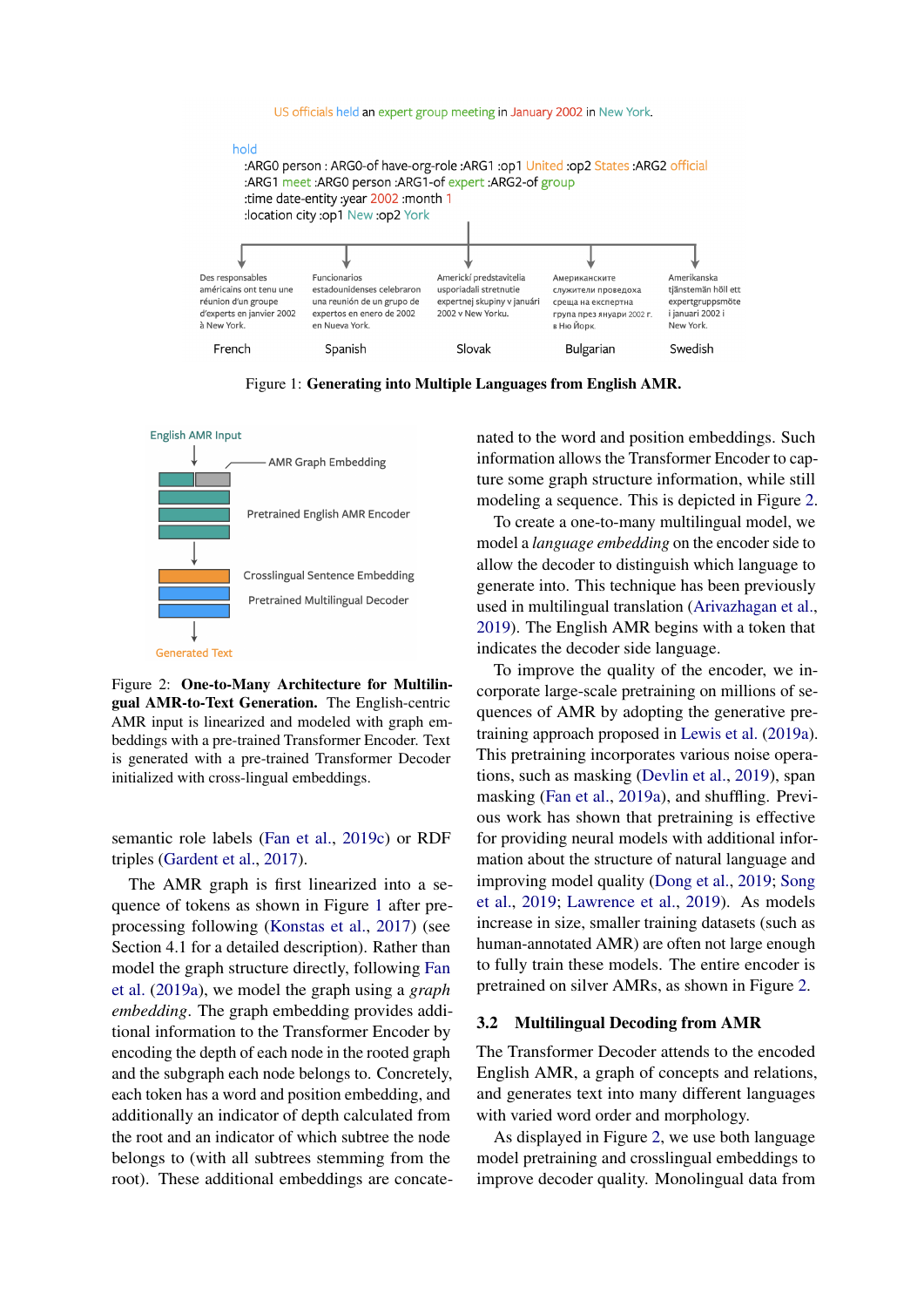various languages is used to pretrain each language model. Further, we incorporate crosslingual embeddings. These embeddings aim to learn universal representations that encode sentences into shared embedding spaces. Various recent work in crosslingual embeddings [\(Conneau and Lample,](#page-9-15) [2019\)](#page-9-15) show strong performance on other multilingual tasks, such as XNLI [\(Conneau et al.,](#page-9-16) [2018\)](#page-9-16), XTREME [\(Hu et al.,](#page-9-17) [2020\)](#page-9-17), and MLQA [\(Lewis et al.,](#page-10-14) [2019b\)](#page-10-14). We use the embeddings from XLM [\(Con](#page-9-15)[neau and Lample,](#page-9-15) [2019\)](#page-9-15) to initialize the multilingual embeddings of our decoder.

# 3.3 Model Training

To train our one-to-many multilingual AMR-to-text generation model, we use pairs of English AMR and text in multiple different languages. The English AMR does not need to be aligned to sentences in multiple languages. Instead, we create one AMRto-text corpus for each language and concatenate all of them for training a multilingual model. During the training process, the pretrained AMR encoder and pretrained crosslingual decoder are finetuned on our multilingual AMR-to-text training corpus.

# 4 Experimental Setting

We describe the various sources of data used to create multilingual AMR-to-text generation models and describe the implementation and evaluation.

### 4.1 Data

Pretraining For encoder pretraining on silver AMR, we take thirty million sentences from the English portion of  $C\text{CNET}^2$  $C\text{CNET}^2$  [\(Wenzek et al.,](#page-11-4) [2019\)](#page-11-4), a cleaned version of Common Crawl (an open source version of the web). We use  $\frac{1}{2}$  amr<sup>[3](#page-3-1)</sup> to parse English sentences into AMR. For multilingual decoder pretraining, we take thirty million sentences from each language split of CCNET.

Multilingual Data We use EUROPARL, an aligned corpus of European Union parliamentary debates. Each language in EUROPARL is aligned to English. We study the twenty one languages available in EUROPARL: Bulgarian, Czech, Danish, Dutch, English, German, Greek, Spanish, Estonian, Finnish, French, Hungarian, Italian, Lithuanian, Latvian, Polish, Portuguese, Romanian, Slovak, Slovenian, and Swedish. The earliest releases in

EUROPARL were prepared with a fixed common testing set across all languages, but later releases in ten new languages do not have a validation or test set. Thus, for the languages where the standard split is applicable, we report results on the common testing set, splitting it in half for validation and testing. For languages where there is no evaluation set, we take a part of the training set and reserve it for validation and another portion for testing. We use jamr to parse the English text of the Europarl corpus into AMRs. This creates a corpus of automatically created silver English AMRs aligned with sentences in twenty one European languages.

Gold AMR We also evaluate our models (trained on silver AMRs) on gold AMR where available. For this, we use the CROSSLINGUAL AMR dataset from [Damonte and Cohen](#page-9-18)  $(2018)^4$  $(2018)^4$  $(2018)^4$ . The corpus was constructed by having professional translators translate the English text of the LDC2015E86 test set into Spanish, Italian, German, and Chinese. We only evaluate on languages where we have training data from EUROPARL (i.e. we do not evaluate Chinese).

Preprocessing All data remains untokenized and cased. For AMR, we follow [Konstas et al.](#page-9-3) [\(2017\)](#page-9-3) in processing the jamr output into a simpler form. We remove variable names and instance-of relation ( / ) before every concept. However, we do not anonymize entities or dates, as improvements in modeling have allowed for better representations of rare words such as entities. We learn a sentencepiece model with 32K operations to split the English AMR into subword units. On the decoder side, we apply the sentencepiece model and vocabulary of XLM [\(Conneau and Lample,](#page-9-15) [2019\)](#page-9-15). We choose to use the existing XLM sentencepiece and vocabulary so that the XLM cross-lingual embeddings can be used to initialize our models. For the encoder, we do not use existing vocabularies, as they do not capture the AMR graph structure.

#### 4.2 Models

We implement our models in fairseq-py [\(Ott](#page-10-15) [et al.,](#page-10-15) [2019\)](#page-10-15). We use large Transformer [\(Vaswani](#page-10-16) [et al.,](#page-10-16) [2017\)](#page-10-16) sequence-to-sequence models and train all models for 50 epochs with LayerDrop [\(Fan et al.,](#page-9-19) [2019b\)](#page-9-19), which takes around 2 days. We initialize all weights with the pretrained models. When combining crosslingual word embeddings and encoder

<span id="page-3-0"></span><sup>2</sup>[https://github.com/facebookresearch/](https://github.com/facebookresearch/cc_net) [cc\\_net](https://github.com/facebookresearch/cc_net)

<span id="page-3-1"></span><sup>3</sup><https://github.com/jflanigan/jamr>

<span id="page-3-2"></span><sup>4</sup>To evaluate on this data, please contact [Damonte and](#page-9-18) [Cohen](#page-9-18) [\(2018\)](#page-9-18)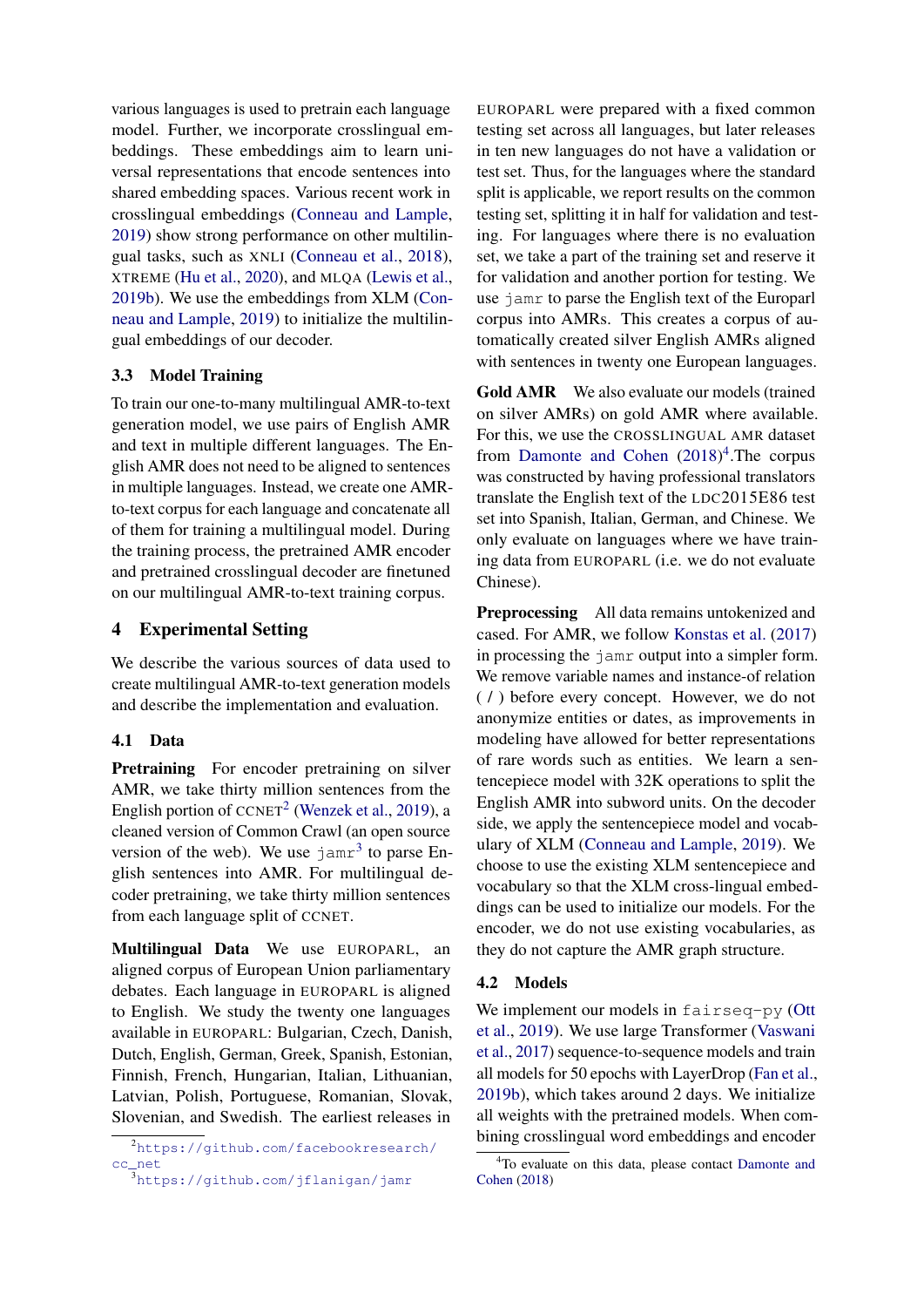<span id="page-4-0"></span>

| <b>Model</b><br><b>Amount of Data</b>                                                                           | en<br>8.2M                           | da<br>1.9M                           | de<br>1.9M                           | el<br>1.2M                           | es<br>1.9M                           | fi<br>1.9M                           | fr<br>2M                             | it<br>1.9M                           | nl<br>1.9M                           | pt<br>1.9M                           | <b>SV</b><br>1.9M                    |
|-----------------------------------------------------------------------------------------------------------------|--------------------------------------|--------------------------------------|--------------------------------------|--------------------------------------|--------------------------------------|--------------------------------------|--------------------------------------|--------------------------------------|--------------------------------------|--------------------------------------|--------------------------------------|
| <b>Machine Translation</b>                                                                                      |                                      |                                      | 17.8                                 |                                      | 24.9                                 |                                      | 20.7                                 | 18.6                                 | 19.4                                 | 21.0                                 | 19.2                                 |
| English AMR-XX                                                                                                  | 34.2                                 | 21.3                                 | 16.9                                 | 14.2                                 | 24.3                                 | 12.9                                 | 20.5                                 | 19.1                                 | 18.8                                 | 20.4                                 | 18.6                                 |
| Multilingual<br>+ Graph Embedding<br>+ Crosslingual Embedding<br>+ Encoder Pretraining<br>+ Decoder Pretraining | 32.5<br>32.9<br>33.0<br>33.4<br>33.8 | 21.2<br>21.4<br>21.7<br>21.7<br>21.9 | 17.0<br>17.0<br>17.3<br>17.3<br>17.5 | 13.8<br>14.0<br>14.4<br>14.5<br>14.6 | 24.2<br>24.3<br>24.7<br>24.9<br>25.1 | 12.4<br>12.5<br>12.9<br>13.0<br>13.4 | 19.7<br>19.9<br>19.9<br>20.2<br>20.3 | 17.8<br>18.0<br>18.5<br>18.7<br>18.9 | 18.5<br>18.6<br>19.0<br>10.1<br>19.4 | 20.5<br>20.7<br>21.0<br>21.0<br>21.2 | 18.7<br>18.9<br>19.0<br>19.1<br>19.5 |
|                                                                                                                 |                                      |                                      |                                      |                                      |                                      |                                      |                                      |                                      |                                      |                                      |                                      |
| <b>Model</b><br><b>Amount Data</b>                                                                              |                                      | bg<br>400K                           | <b>cs</b><br>650K                    | et<br>650K                           | hu<br>620K                           | lt<br>630K                           | lv<br>640K                           | pl<br>630K                           | r <sub>0</sub><br>400K               | sl<br>640K                           | sk<br>620K                           |
| English AMR-XX                                                                                                  |                                      | 33.8                                 | 27.5                                 | 18.9                                 | 23.1                                 | 23.9                                 | 25.4                                 | 23.4                                 | 30.6                                 | 30.1                                 | 28.7                                 |

Table 1: Results on 21 Languages in Europarl. The English-XX baseline (generation into a single language) combines all modeling improvements. When training on multiple seeds, the standard deviation is around 0.1 to 0.3 BLEU, making the difference between the multilingual baseline and the addition of our modeling improvements statistically significant.

and decoder pretraining, we initialize all weights with pretraining, then use crosslingual word embeddings. We do not perform extensive hyperparameter search, but experimented with various learning rate values to maintain stable training with pretrained initialization. To generate, we decode with beam search with beam size 5.

### 4.3 Monolingual and Translation Baselines

We compare our multilingual models both to monolingual models (one model trained for each language) and to a hybrid NLG/MT baseline. For the latter, we first generate with the AMR-to-English model and then translate the generation output to the target language using MT. Our translation models are Transformer Big models trained with LayerDrop [\(Fan et al.,](#page-9-19) [2019b\)](#page-9-19) for 100k updates on public benchmark data from WMT where available and supplemented with mined data from the ccMatrix project [\(Schwenk et al.,](#page-10-17) [2019\)](#page-10-17).

#### 4.4 Evaluation

We evaluate with detokenized BLEU using sacrebleu [\(Post,](#page-10-18) [2018\)](#page-10-18). We conduct human evaluation by asking native speakers to evaluate word order, morphology, semantic faithfulness (with respect to the reference) and paraphrasing (how much the generation differs from the reference) on a 3 point scale. The evaluation was done online. For each language, evaluators annotated

<span id="page-4-1"></span>

| Model                    | en   | es   | it   | de   |
|--------------------------|------|------|------|------|
| Konstas et al. $(2017)$  | 22.0 |      |      |      |
| Song et al. (2018)       | 23.3 |      |      |      |
| Cao et al. (2019)        | 23.5 |      |      |      |
| Damonte et al. (2019)    | 24.4 |      |      |      |
| Guo et al. (2019)        | 25.7 |      |      |      |
| Ribeiro et al. (2019)    | 24.3 |      |      |      |
| Zhu et al. $(2019)$      | 29.7 |      |      |      |
| Machine Translation      |      | 21.6 | 19.6 | 15.7 |
| English-XX Seq2Seq       | 25.2 | 21.1 | 19.8 | 14.9 |
| Multilingual Seq2Seq     | 24.2 | 21.0 | 19.0 | 14.7 |
| + Graph Attribute        | 24.5 | 21.0 | 19.2 | 14.8 |
| + Crosslingual Embed     | 24.6 | 21.3 | 19.4 | 15.1 |
| + AMR Enc Pretrain       | 24.7 | 21.5 | 19.6 | 15.1 |
| + Multiling Dec Pretrain | 24.9 | 21.7 | 19.8 | 15.3 |
| + Finetune on Gold AMR   | 26.3 |      |      |      |

Table 2: Results on Gold AMR from LDC2015E86.

25 test set sentences with high BLEU score and 25 sentences with low BLEU score. We removed sentences that were shorter than 5 words. As it is difficult to ensure high quality annotations for 21 languages using crowdsourcing, we relied on colleagues by reaching out on NLP and Linguistics mailing lists. As a result, the number of evaluators per language varies (cf. Table [3\)](#page-5-0).

We evaluate multilingual AMR-to-Text generation models in 21 languages. We conduct an ablation study which demonstrates the improvements in modeling performance induced by incorporating graph embeddings, cross lingual embeddings,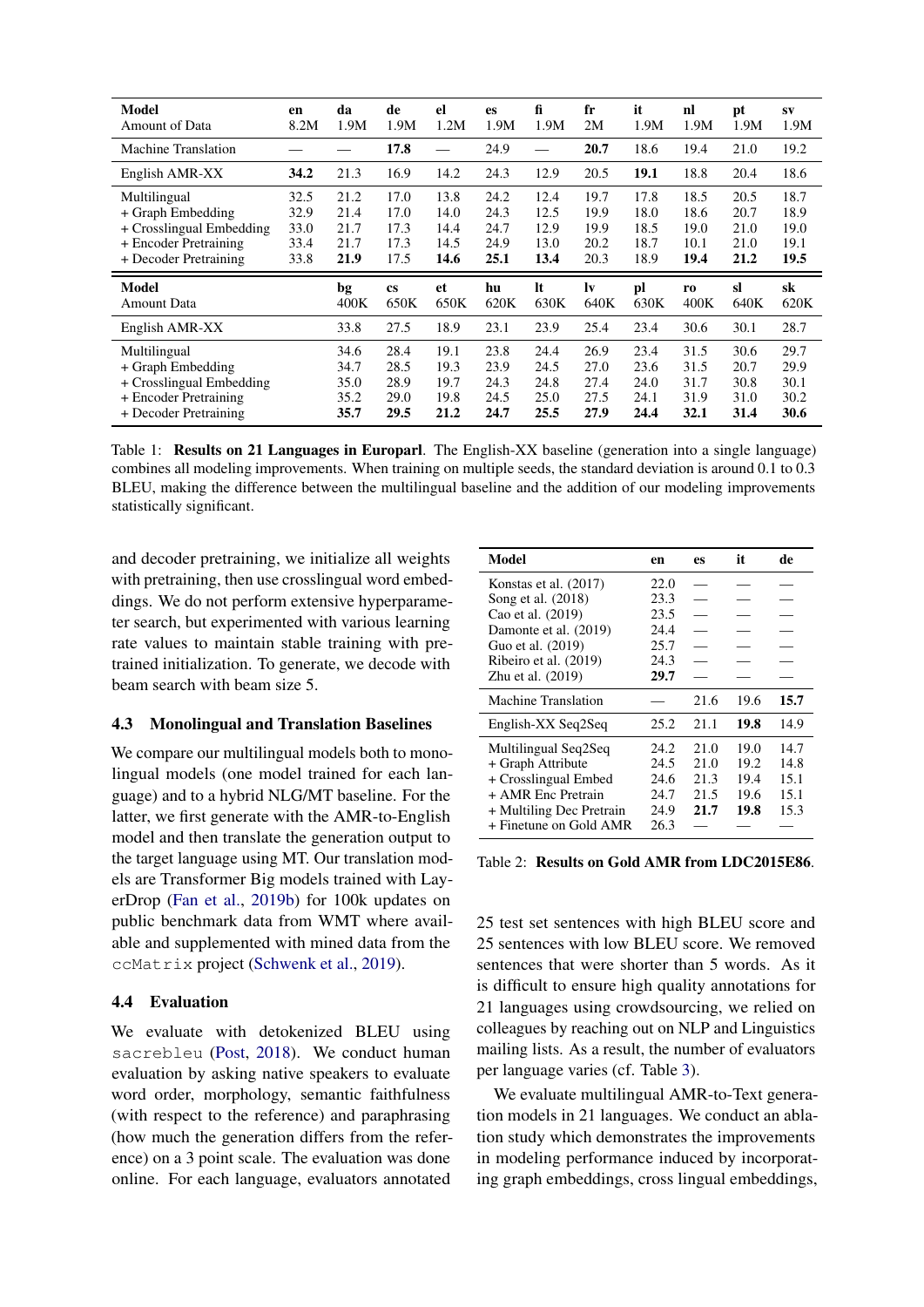<span id="page-5-0"></span>

| Language         | Number of<br><b>Evaluators</b> | Morphology | Word<br>Order | <b>Semantic</b><br>Accuracy | Good<br><b>Paraphrases</b> | <b>Std Dev</b><br><b>Morphology</b> | <b>Std Dev</b><br><b>Word Order</b> |
|------------------|--------------------------------|------------|---------------|-----------------------------|----------------------------|-------------------------------------|-------------------------------------|
| English          | 7                              | 2.9        | 2.9           | 2.4                         | 84%                        | 0.06                                | 0.04                                |
| Danish           | 2                              | 2.9        | 2.9           | 2.3                         | 88%                        | 0.09                                | 0.04                                |
| German           | 4                              | 3.0        | 2.9           | 2.2                         | 75%                        | 0.02                                | 0.06                                |
| Greek            | 5                              | 2.9        | 2.9           | 2.2                         | 75%                        | 0.06                                | 0.04                                |
| Spanish          | 10                             | 2.9        | 2.9           | 2.2                         | 81%                        | 0.09                                | 0.07                                |
| Finnish          | 2                              | 2.9        | 3.0           | 2.1                         | 69%                        | 0.01                                | 0.00                                |
| French           | 7                              | 3.0        | 3.0           | 2.3                         | 81%                        | 0.02                                | 0.03                                |
| Italian          | 5                              | 3.0        | 3.0           | 2.3                         | 82%                        | 0.04                                | 0.05                                |
| Dutch            |                                | 2.9        | 2.9           | 1.9                         | $60\%$                     | 0.06                                | 0.06                                |
| Portuguese       |                                | 2.9        | 2.9           | 2.4                         | 83%                        | 0.08                                | 0.06                                |
| Swedish          | 5                              | 2.9        | 2.9           | 2.3                         | 84%                        | 0.04                                | 0.08                                |
| <b>Bulgarian</b> | 6                              | 2.8        | 2.8           | 2.0                         | 67%                        | 0.07                                | 0.11                                |
| Czech            | 3                              | 2.9        | 2.8           | 2.3                         | 79%                        | 0.05                                | 0.11                                |
| Estonian         |                                | 2.9        | 2.9           | 2.2                         | 78%                        |                                     |                                     |
| Hungarian        | 5                              | 2.6        | 2.5           | 2.1                         | 70%                        | 0.14                                | 0.23                                |
| Latvian          | 3                              | 2.8        | 2.7           | 2.1                         | 74%                        | 0.07                                | 0.16                                |
| Polish           | $\overline{c}$                 | 2.8        | 2.9           | 1.6                         | 54%                        | 0.10                                | 0.04                                |
| Romanian         | 10                             | 2.7        | 2.7           | 1.9                         | 68%                        | 0.22                                | 0.23                                |

Table 3: Human Evaluation. Native speakers assess fifty sentences on a scale of 1 to 3, with 3 the highest score. Good Paraphrases are sentences with high scores (2 or 3) for both Semantic Accuracy and Paraphrasing.

and pretraining. Finally, we analyze model performance with respect to several linguistic attributes (word order, morphology, paraphrasing, semantic faithfulness) using both automatic metrics and human evaluation.

#### 4.5 Multilingual AMR-to-Text Generation

Monolingual vs. Multilingual Models. We compare English-XX baselines trained to generate from AMR into a single language with multilingual models. We note that as the English-XX models specializes for each language, they have less to model with the same parameter capacity. Results are shown in Table [1.](#page-4-0) Overall, multilingual models perform well — on 18 of the 21 languages, the performance measured by BLEU is stronger than the monolingual baseline.

One advantage of multilingual AMR-to-Text generation is increased quantities of AMR on the encoder side. This is particularly helpful when the size of the training data is low. For instance, Estonian (*et*) sees a 2.3 BLEU point improvement from multilingual modeling. Conversely, languages such as English, Swedish and French benefit less from multilingual modeling, most likely because there is sufficient data for those languages already. More generally, there is a marked difference between languages for which the training data is large and those for which the training data is smaller. When the training data is large (1.9 to 2M training instances, top part of Table [1\)](#page-4-0), the average improvment is +0.36 BLEU (Min:-0.2, Max:+0.9) whereas for lan-

guages with smaller training data (400 to 620K training instances, bottom part of Table  $1<sup>5</sup>$  $1<sup>5</sup>$  $1<sup>5</sup>$  $1<sup>5</sup>$ ), the average improvement is +1.75 (Min:+1, Max:+2.3). These trends are similar to observations on other tasks — namely that pretraining is most helpful when there is not sufficient training data in the task itself to train strong representations.

### 5 Results

Performance on Gold English AMR We evaluate our models trained on silver AMR on the CROSSLINGUAL AMR dataset from [Damonte and](#page-9-18) [Cohen](#page-9-18) [\(2018\)](#page-9-18) where the input is a gold Englishcentric AMR and the output is available in three European languages: Spanish, French, and Italian. The results are shown in Table [2.](#page-4-1) Similar to the trends seen when generating from silver AMR, we find that multilingual models have strong performance. BLEU scores are lower than on EUROPARL as the models are tested out of domain (training on parliamentary debates and testing on newswire and forum data).

On English LDC data, we compare to existing work. Even though it is trained on silver AMRs and out of domain, non-LDC data, the multilingual model compares well with previous work (see Table [2\)](#page-4-1). When finetuned on the LDC2015E86 train set, our model improves on English by over 1 BLEU point, outperforming all previous work ex-

<span id="page-5-1"></span><sup>5</sup> For many languages, such as Slavic languages, it is because the EU expanded to include these countries later on. Thus there is less European Parliamentary proceeding data.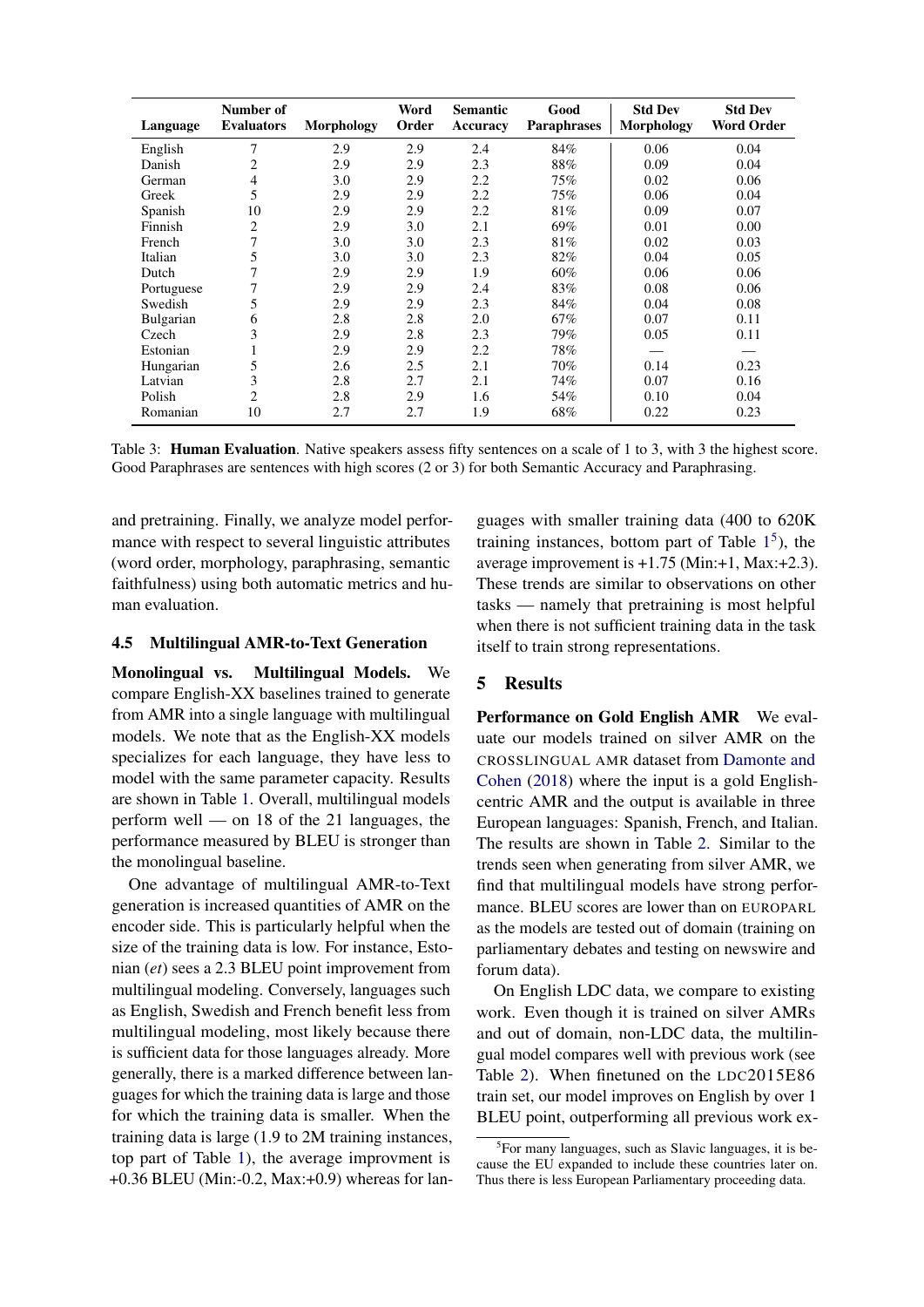cept [Zhu et al.](#page-11-2) [\(2019\)](#page-11-2). This work directly models the graph structure of AMR with structure aware attention to improve Transformer architectures this is orthogonal to our main aim of multilingual generation and can be incorporated in future work.

Impact of Modeling Improvements. For the multilingual model, we display the effect of incrementally adding additional modeling improvements (cf. Table [1\)](#page-4-0). Each improvement is essentially universally helpful across all considered languages, though some have a greater effect than others.

Comparison to the Hybrid NLG/MT Baseline. Compared to the NLG/MT baseline, our multilingual models provide comparable results while providing an arguably simpler approach (end-to-end rather than pipeline) and training on much lower quantities of parallel data — on German and French (very high resource languages with millions of examples of training data), there is slightly stronger performance. On other languages we compare to, the translation models perform a bit worse.

We further conduct a human evaluation study on Spanish, Italian, and German. We ask evaluators to assess the morphology, word order, and semantic accuracy of our Multilingual AMR to Text system compared to this hybrid English AMR to Text + Machine Translation baseline. We show in Table [4](#page-7-0) that the two models score very similarly in human evaluation, indicating the strength of our multilingual system.

### 5.1 Analysis of Multilingual Generation

A core challenge for multilinguality is that languages differ with respect to word order and morphology, so models must learn this per language. We use automatic and human evaluation to investigate how these differences affect performance.

Morphology Instead of operating on words, our models use sentencepiece [\(Wu et al.,](#page-11-5) [2016\)](#page-11-5), a datadriven approach to break words into subwords. As shown in [Wu and Dredze](#page-11-1) [\(2019\)](#page-11-1), in transferbased approaches to natural language understanding tasks, the proportion of subwords shared between the source and the transfer language impacts performance. We therefore explore the relation between the proportion of subwords and words shared between the AMR and the output vocabulary. Figure [4](#page-6-0) displays this relationship, with weak positive correlation for both word and subword overlap.

<span id="page-6-1"></span>

Figure 3: Attention alignment when decoding in French and German from the same input AMR.

<span id="page-6-0"></span>

Figure 4: Relationship between BLEU Score and Token Overlap for all 21 languages. Correlation coefficient between word overlap and BLEU is 0.42, and coefficient between subword overlap and BLEU is 0.26.

We further assess morphology by asking human evaluators to grade the morphology of sentences (*Is the morphology correct? Are agreement constraints e.g., verb/subject, noun/adjective respected?*) on a scale from 1 to 3 with 3 being the highest score. As Table [3](#page-5-0) shows, there is not much difference in performance between languages even though there is a marked difference in terms of agreement constraints between e.g., Finnish and English. Between annotators, agreement was high — the standard deviation across was low, with the exception of Romanian, Hungarian, and Spanish (as shown in Table [3\)](#page-5-0). This demonstrates the surprisingly high ability of multilingual models to generalize across languages.

Word Order To assess the impact of varied word orders by language, we ask human evaluators to judge if the word order is natural. As shown in Table [3,](#page-5-0) for all languages except Latvian and Romanian, the score is very high (close to 3) indicating that the model learns to decode into multiple languages even though word order differs. The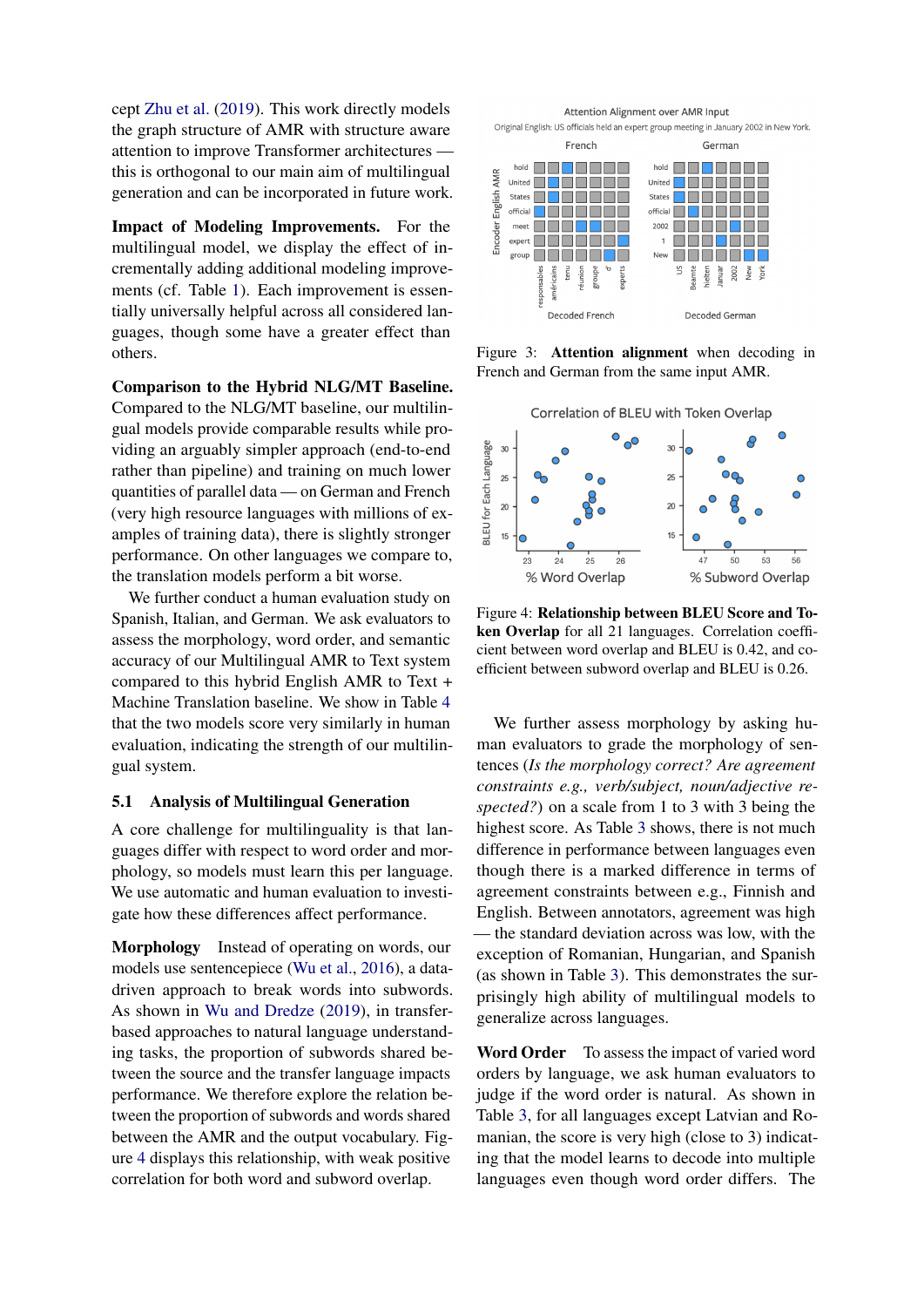<span id="page-7-0"></span>

| <b>Evaluation</b>        | <b>Morphology</b> | <b>Word Order</b> | <b>Semantic Accuracy</b> |
|--------------------------|-------------------|-------------------|--------------------------|
| <b>Spanish</b>           |                   |                   |                          |
| Machine Translation      | 2.9               | 2.7               | 2.0                      |
| Multilingual AMR to Text | 2.8               | 2.9               | 2.1                      |
| <b>Italian</b>           |                   |                   |                          |
| Machine Translation      | 3.0               | 2.9               | 2.2.                     |
| Multilingual AMR to Text | 2.9               | 3.0               | 2.1                      |
| German                   |                   |                   |                          |
| Machine Translation      | 2.8               | 2.9               | 2.0                      |
| Multilingual AMR to Text | 3.0               | 3.0               | 2.2                      |

Table 4: Human Evaluation of our approach compared to the Hybrid English AMR to Text + Machine Translation baseline using Gold AMR from LDC2015E86. Two native speakers per language assess fifty sentences each on a scale of 1 to 3, with 3 being the highest score.

<span id="page-7-4"></span>

| <b>English</b> | <b>Generation</b><br>Reference | This point will certainly be the subject of subsequent further debates in the council.<br>This is a point that will undoubtedly be discussed later in the Council. |
|----------------|--------------------------------|--------------------------------------------------------------------------------------------------------------------------------------------------------------------|
| French         | <b>Generation</b><br>Reference | Je ne suis pas favorable à des exceptions à cette règle.<br>A mon avis, il n'est pas bon de faire des exceptions à cette règle.                                    |
| Swedish        | <b>Generation</b><br>Reference | Drfr rstade vi inte fr detta betnkande.<br>Vi har drfr inte rstat fr detta betnkande.                                                                              |

|  |  |  |  | Table 5: Example Paraphrases generated by our multilingual model. |  |
|--|--|--|--|-------------------------------------------------------------------|--|
|--|--|--|--|-------------------------------------------------------------------|--|

<span id="page-7-3"></span>

| Model                                            | es   | fr                         | it                        | рt                         | r0                         |
|--------------------------------------------------|------|----------------------------|---------------------------|----------------------------|----------------------------|
| One Language                                     | 25.2 | 20.3                       | 18.9                      | 22.2                       | 32.1                       |
| Romance Family                                   | 25.5 | 20.5                       | 19.3                      | 22.5                       | 32.5                       |
| All Languages                                    | 25.3 | 20.5                       | 19.3                      | 22.4                       | 32.2                       |
| One Language<br>Germanic Family<br>All Languages |      | da<br>21.3<br>21.8<br>21.9 | de<br>17.0<br>21.9<br>175 | nl<br>18.5<br>19.6<br>19.4 | SV<br>18.7<br>19.3<br>19.5 |

Table 6: Performance when training with increasingly more languages. Training one multilingual AMR-to-Text model with languages in the related language family improves performance.

agreement between annotators was high, with low standard deviation (see Table [3\)](#page-5-0). Further, the attention pattern between the encoder English AMR and the decoder clearly reflects the word order of the various languages. This is illustrated in Figure [3,](#page-6-1) where the activation pattern mirrors the word order difference between French [\(1\)](#page-7-1) and German [\(2\)](#page-7-2).

- (1) *ont tenu (une réunion de groupe)* $_{\text{OBJ}}$  *(en Janvier* 2020) $_{\text{TIME}}$  *(à New York)* LOC
- <span id="page-7-2"></span>(2) *hielten* (*im Januar 2020*) $_{\text{TIME}}$  (*in New York*)<sub>LOC</sub> (eine Gruppestreffen)<sub>OBJ</sub>

Training on Related Languages Multilingual models have the potential to benefit from similarities between languages. Languages of the same family often have shared morphological character-

istics and vocabulary. First, we analyze the performance of training on languages within a family. Table [6](#page-7-3) displays that a model trained on languages within a family has the strongest performance.

Second, we analyze languages within the same family. For four families: Romance, Germanic, Uralic, and Slavic, we create multilingual models trained on pairs. One pair is for the most related languages within that family (e.g. Spanish and Portuguese) and another pair is for the farthest languages within that family (e.g. Spanish and Romanian). We determine which pairs are close and far from [Ahmad et al.](#page-8-5) [\(2019\)](#page-8-5). Results in Figure [5](#page-8-6) display that training on pairs of closely related languages has better performance than pairs of less closely related languages, even within a family. Multilingual models could pick up on similarities between languages to improve performance.

<span id="page-7-1"></span>Semantic Accuracy and Paraphrasing. We ask human evaluators to grade the faithfulness of the hypothesis compared to the reference on a scale of 1 to 3. As shown in Table [3,](#page-5-0) the overall semantic accuracy is very high (note a score of 2 indicates *minor differences*). We also asked annotators to evaluate how different the generated sentence was from the reference. When coupled with the semantic accuracy score, this allows us to evaluate generation of true paraphrases i.e., sentences with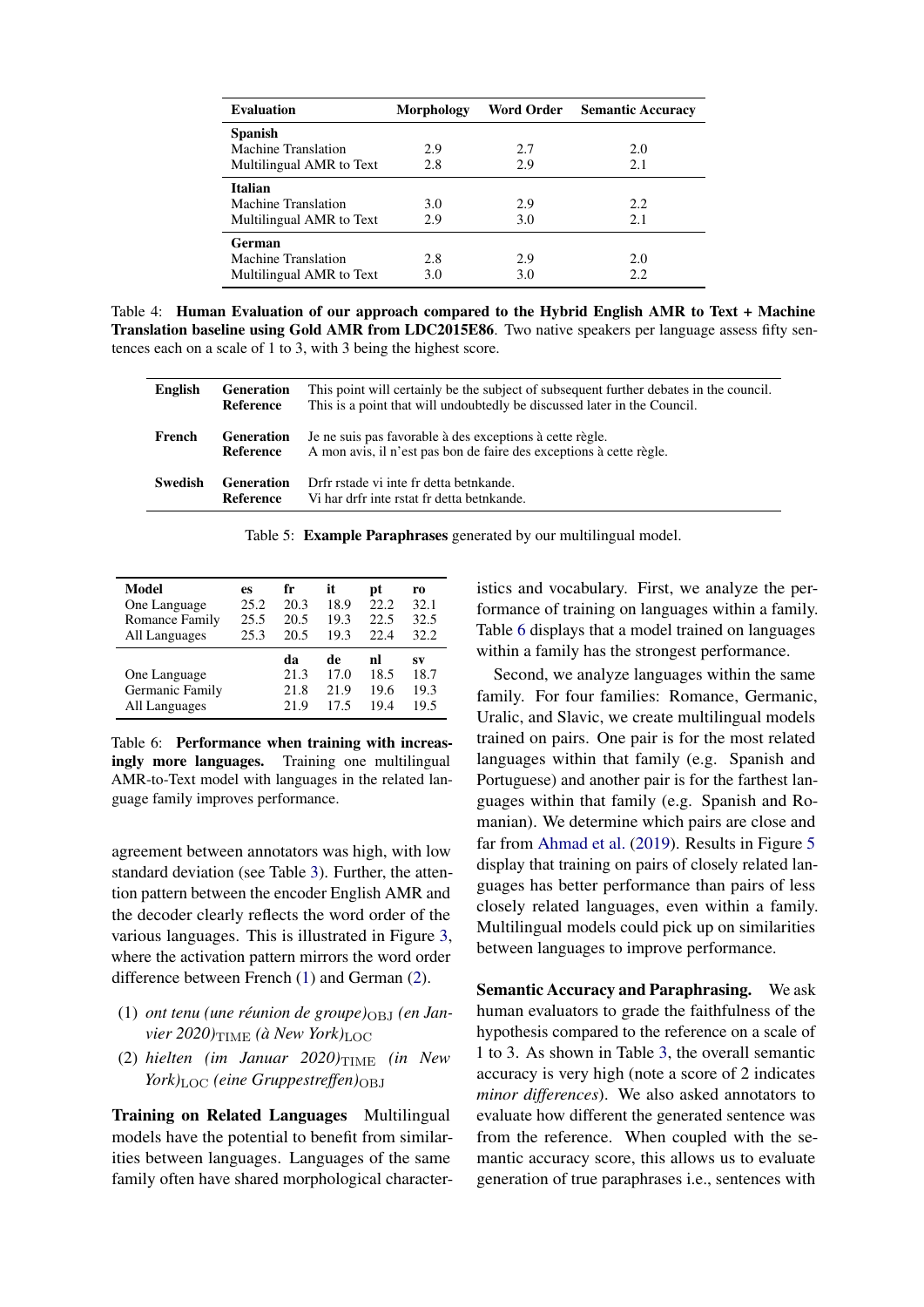<span id="page-8-6"></span>



Figure 5: BLEU difference training on Close v. Far Languages within One Family. Training on a close pair consistently improves performance compared to training on a far pair, even within a language family.

the same meaning as the reference but different surface form. In Table [3,](#page-5-0) *Good Paraphrases* indicates the percentage of cases that scored highly (2 or 3) with respect to both semantic adequacy and paraphrasing. A large majority of generated sentences are labeled as valid paraphrases by native speakers, indicating (i) that despite underspecified input, the written sentence retains the meaning of the reference and (ii) that this underspecification allows for the generation of paraphrases. This also suggests that BLEU score only partially reflect model performance as good paraphrases typically differ from the reference and are likely to get lower BLEU score even though they may be semantically accurate. Table [5](#page-7-4) shows some examples illustrating the paraphrasing potential of the approach.

## 6 Conclusion

Abstract Meaning Representations were designed to describe the meaning of English sentences. As such they are heavily biased towards English. AMR concepts are either English words, PropBank framesets ("want-01") or special, English-based keywords (e.g., "date-entity"). The structure of AMRs is also influenced by English syntax. For instance, the main relation of *"I like to eat"* is the concept associated with its main verb ("like") whereas given the corresponding German sentence *"Ich esse gern"* *(Lit. "I eat willingly"*), the main predicate might have been chosen to be "eat" ("essen"). In other words, AMRs should not necessarily be viewed as an interlingua [\(Banarescu et al.,](#page-8-0) [2013\)](#page-8-0). Nonetheless, our work suggests that it can be used as one: given an English-centric AMR it is possible to generate the corresponding sentence in multiple languages. This is in line with previous work by [\(Damonte and Cohen,](#page-9-11) [2019\)](#page-9-11) which shows that despite translation divergences, AMR parsers can be learned for Italian, Chinese, German and Spanish which all map into an English-centric AMR.

#### References

- <span id="page-8-2"></span>Roee Aharoni, Melvin Johnson, and Orhan Firat. 2019. [Massively multilingual neural machine translation.](https://doi.org/10.18653/v1/N19-1388) In *Proceedings of the 2019 Conference of the North American Chapter of the Association for Computational Linguistics: Human Language Technologies, Volume 1 (Long and Short Papers)*, pages 3874–3884, Minneapolis, Minnesota. Association for Computational Linguistics.
- <span id="page-8-5"></span>Wasi Ahmad, Zhisong Zhang, Xuezhe Ma, Eduard Hovy, Kai-Wei Chang, and Nanyun Peng. 2019. On difficulties of cross-lingual transfer with order differences: A case study on dependency parsing. In *Proceedings of the 2019 Conference of the North American Chapter of the Association for Computational Linguistics: Human Language Technologies, Volume 1 (Long and Short Papers)*, pages 2440–2452.
- <span id="page-8-3"></span>Naveen Arivazhagan, Ankur Bapna, Orhan Firat, Dmitry Lepikhin, Melvin Johnson, Maxim Krikun, Mia Xu Chen, Yuan Cao, George Foster, Colin Cherry, et al. 2019. Massively multilingual neural machine translation in the wild: Findings and challenges. *arXiv preprint arXiv:1907.05019*.
- <span id="page-8-0"></span>Laura Banarescu, Claire Bonial, Shu Cai, Madalina Georgescu, Kira Griffitt, Ulf Hermjakob, Kevin Knight, Philipp Koehn, Martha Palmer, and Nathan Schneider. 2013. [Abstract Meaning Representation](https://www.aclweb.org/anthology/W13-2322) [for sembanking.](https://www.aclweb.org/anthology/W13-2322) In *Proceedings of the 7th Linguistic Annotation Workshop and Interoperability with Discourse*, pages 178–186, Sofia, Bulgaria. Association for Computational Linguistics.
- <span id="page-8-4"></span>Thiago Castro Ferreira and Emiel Krahmer. 2019. [Sur](https://doi.org/10.18653/v1/D19-6307)[face realization shared task 2019 \(MSR19\): The](https://doi.org/10.18653/v1/D19-6307) [team 6 approach.](https://doi.org/10.18653/v1/D19-6307) In *Proceedings of the 2nd Workshop on Multilingual Surface Realisation (MSR 2019)*, pages 59–62, Hong Kong, China. Association for Computational Linguistics.
- <span id="page-8-1"></span>Alexis Conneau, Kartikay Khandelwal, Naman Goyal, Vishrav Chaudhary, Guillaume Wenzek, Francisco Guzmán, Edouard Grave, Myle Ott, Luke Zettlemoyer, and Veselin Stoyanov. 2019. Unsupervised cross-lingual representation learning at scale. *arXiv preprint arXiv:1911.02116*.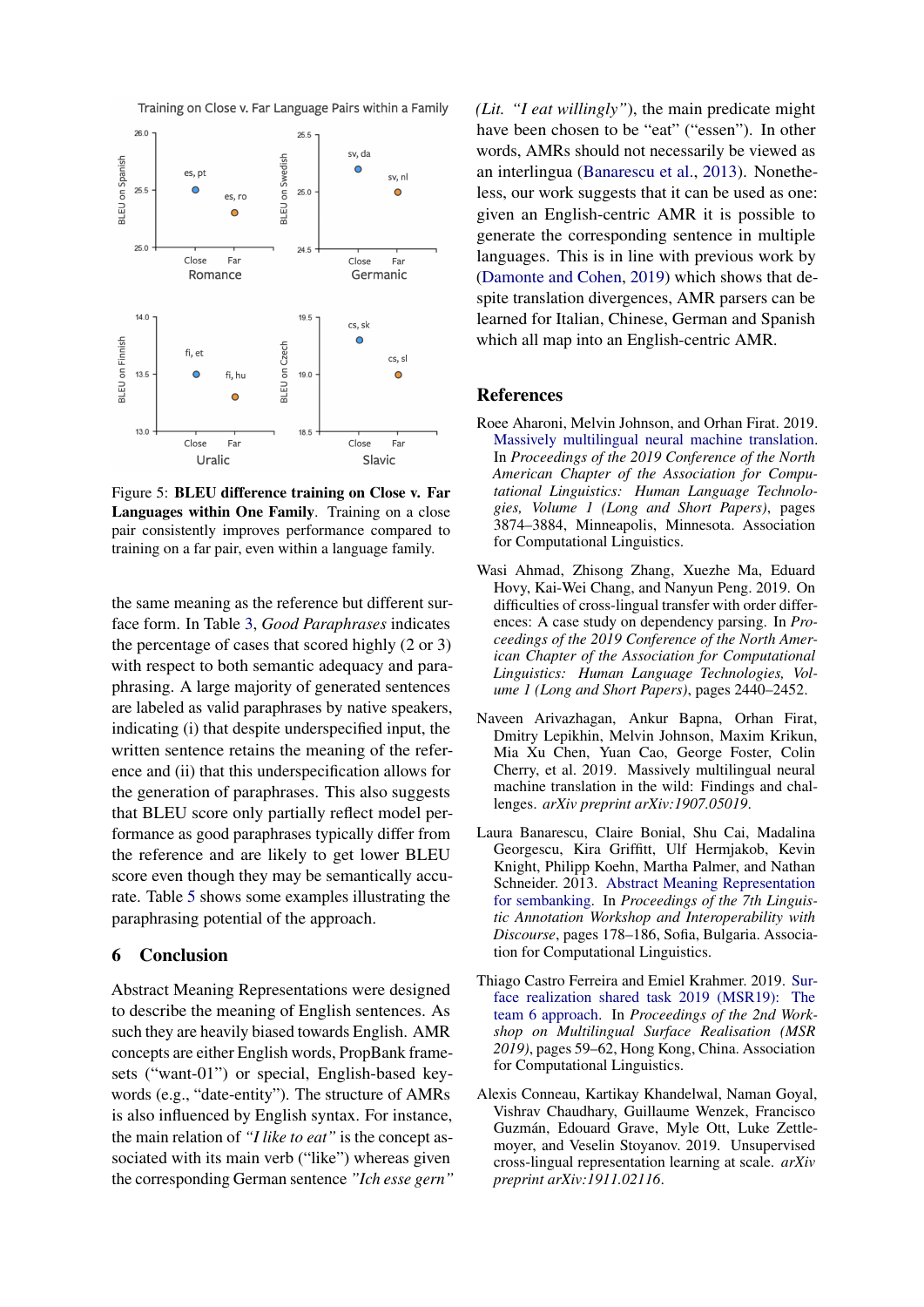- <span id="page-9-15"></span>Alexis Conneau and Guillaume Lample. 2019. Crosslingual language model pretraining. In *Advances in Neural Information Processing Systems*, pages 7057–7067.
- <span id="page-9-16"></span>Alexis Conneau, Ruty Rinott, Guillaume Lample, Adina Williams, Samuel Bowman, Holger Schwenk, and Veselin Stoyanov. 2018. Xnli: Evaluating crosslingual sentence representations. In *Proceedings of the 2018 Conference on Empirical Methods in Natural Language Processing*, pages 2475–2485.
- <span id="page-9-18"></span>Marco Damonte and Shay B Cohen. 2018. Crosslingual abstract meaning representation parsing. In *Proceedings of NAACL-HLT*, pages 1146–1155.
- <span id="page-9-11"></span>Marco Damonte and Shay B. Cohen. 2019. [Structural](https://doi.org/10.18653/v1/N19-1366) [neural encoders for AMR-to-text generation.](https://doi.org/10.18653/v1/N19-1366) In *Proceedings of the 2019 Conference of the North American Chapter of the Association for Computational Linguistics: Human Language Technologies, Volume 1 (Long and Short Papers)*, pages 3649–3658, Minneapolis, Minnesota. Association for Computational Linguistics.
- <span id="page-9-4"></span>Jacob Devlin, Ming-Wei Chang, Kenton Lee, and Kristina Toutanova. 2019. [BERT: Pre-training of](https://doi.org/10.18653/v1/N19-1423) [deep bidirectional transformers for language under](https://doi.org/10.18653/v1/N19-1423)[standing.](https://doi.org/10.18653/v1/N19-1423) In *Proceedings of the 2019 Conference of the North American Chapter of the Association for Computational Linguistics: Human Language Technologies, Volume 1 (Long and Short Papers)*, pages 4171–4186, Minneapolis, Minnesota. Association for Computational Linguistics.
- <span id="page-9-5"></span>Li Dong, Nan Yang, Wenhui Wang, Furu Wei, Xiaodong Liu, Yu Wang, Jianfeng Gao, Ming Zhou, and Hsiao-Wuen Hon. 2019. Unified Language Model Pre-training for Natural Language Understanding and Generation. *CoRR*, abs/1905.03197.
- <span id="page-9-1"></span>Angela Fan, Claire Gardent, Chloe Braud, and Antoine ´ Bordes. 2019a. Using local knowledge graph construction to scale seq2seq models to multi-document inputs. In *Proceedings of the 2019 Conference on Empirical Methods in Natural Language Processing and the 9th International Joint Conference on Natural Language Processing (EMNLP-IJCNLP)*, pages 4177–4187.
- <span id="page-9-19"></span>Angela Fan, Edouard Grave, and Armand Joulin. 2019b. Reducing transformer depth on demand with structured dropout. In *International Conference on Learning Representations*.
- <span id="page-9-13"></span>Angela Fan, Mike Lewis, and Yann Dauphin. 2019c. Strategies for structuring story generation. In *Proceedings of the 57th Annual Meeting of the Association for Computational Linguistics*, pages 2650– 2660.
- <span id="page-9-8"></span>Orhan Firat, Kyunghyun Cho, Baskaran Sankaran, Fatos T Yarman Vural, and Yoshua Bengio. 2017. Multi-way, multilingual neural machine translation. *Computer Speech & Language*, 45:236–252.
- <span id="page-9-9"></span>Jeffrey Flanigan, Chris Dyer, Noah A. Smith, and Jaime Carbonell. 2016. [Generation from abstract](https://doi.org/10.18653/v1/N16-1087) [meaning representation using tree transducers.](https://doi.org/10.18653/v1/N16-1087) In *Proceedings of the 2016 Conference of the North American Chapter of the Association for Computational Linguistics: Human Language Technologies*, pages 731–739, San Diego, California. Association for Computational Linguistics.
- <span id="page-9-2"></span>Claire Gardent, Anastasia Shimorina, Shashi Narayan, and Laura Perez-Beltrachini. 2017. [The WebNLG](https://doi.org/10.18653/v1/W17-3518) [challenge: Generating text from RDF data.](https://doi.org/10.18653/v1/W17-3518) In *Proceedings of the 10th International Conference on Natural Language Generation*, pages 124–133, Santiago de Compostela, Spain. Association for Computational Linguistics.
- <span id="page-9-17"></span>Junjie Hu, Sebastian Ruder, Aditya Siddhant, Graham Neubig, Orhan Firat, and Melvin Johnson. 2020. Xtreme: A massively multilingual multi-task benchmark for evaluating cross-lingual generalization. *arXiv preprint arXiv:2003.11080*.
- <span id="page-9-7"></span>Melvin Johnson, Mike Schuster, Quoc V Le, Maxim Krikun, Yonghui Wu, Zhifeng Chen, Nikhil Thorat, Fernanda Viegas, Martin Wattenberg, Greg Corrado, ´ et al. 2017. Googles multilingual neural machine translation system: Enabling zero-shot translation. *Transactions of the Association for Computational Linguistics*, 5:339–351.
- <span id="page-9-3"></span>Ioannis Konstas, Srinivasan Iyer, Mark Yatskar, Yejin Choi, and Luke Zettlemoyer. 2017. [Neural amr:](https://doi.org/10.18653/v1/P17-1014) [Sequence-to-sequence models for parsing and gener](https://doi.org/10.18653/v1/P17-1014)[ation.](https://doi.org/10.18653/v1/P17-1014) In *Proceedings of the 55th Annual Meeting of the Association for Computational Linguistics (Volume 1: Long Papers)*, pages 146–157, Vancouver, Canada. Association for Computational Linguistics.
- <span id="page-9-12"></span>Ádám Kovács, Evelin Ács, Judit Ács, Andras Kor-nai, and Gábor Recski. 2019. [BME-UW at SRST-](https://doi.org/10.18653/v1/D19-6304)[2019: Surface realization with interpreted regular](https://doi.org/10.18653/v1/D19-6304) [tree grammars.](https://doi.org/10.18653/v1/D19-6304) In *Proceedings of the 2nd Workshop on Multilingual Surface Realisation (MSR 2019)*, pages 35–40, Hong Kong, China. Association for Computational Linguistics.
- <span id="page-9-10"></span>Gerasimos Lampouras and Andreas Vlachos. 2017. [Sheffield at SemEval-2017 task 9: Transition-based](https://doi.org/10.18653/v1/S17-2096) [language generation from AMR.](https://doi.org/10.18653/v1/S17-2096) In *Proceedings of the 11th International Workshop on Semantic Evaluation (SemEval-2017)*, pages 586–591, Vancouver, Canada. Association for Computational Linguistics.
- <span id="page-9-6"></span>Carolin Lawrence, Bhushan Kotnis, and Mathias Niepert. 2019. [Attending to Future Tokens for Bidi](https://doi.org/10.18653/v1/D19-1001)[rectional Sequence Generation.](https://doi.org/10.18653/v1/D19-1001) In *EMNLP-IJCNLP*, pages 1–10, Hong Kong, China.
- <span id="page-9-0"></span>Rémi Lebret, David Grangier, and Michael Auli. 2016. Neural text generation from structured data with application to the biography domain.
- <span id="page-9-14"></span>Mike Lewis, Yinhan Liu, Naman Goyal, Marjan Ghazvininejad, Abdelrahman Mohamed, Omer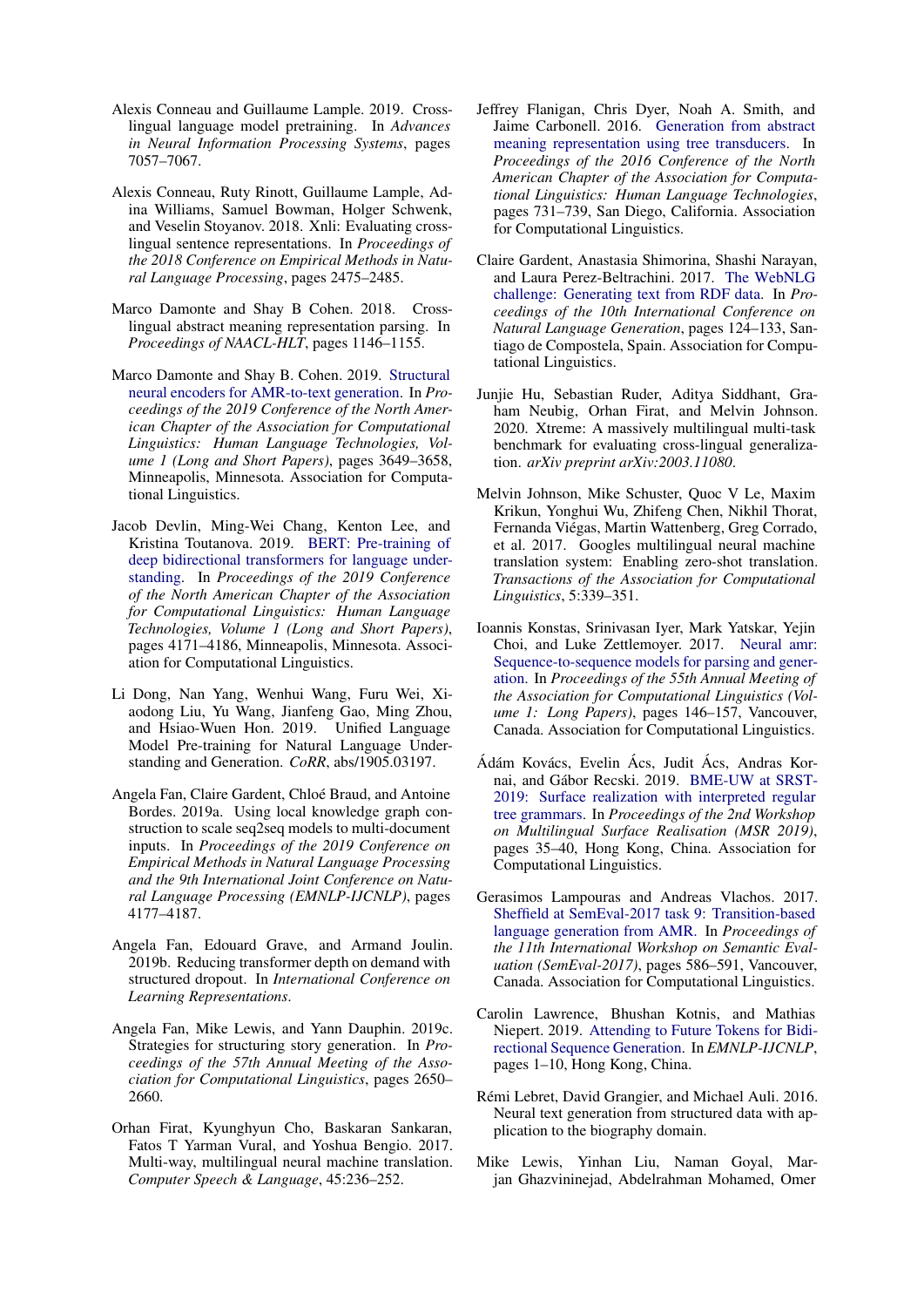Levy, Ves Stoyanov, and Luke Zettlemoyer. 2019a. Bart: Denoising sequence-to-sequence pre-training for natural language generation, translation, and comprehension. *arXiv preprint arXiv:1910.13461*.

- <span id="page-10-14"></span>Patrick Lewis, Barlas Oğuz, Ruty Rinott, Sebastian Riedel, and Holger Schwenk. 2019b. Mlqa: Evaluating cross-lingual extractive question answering. *arXiv preprint arXiv:1910.07475*.
- <span id="page-10-1"></span>Diego Marcheggiani and Laura Perez-Beltrachini. 2018. Deep graph convolutional encoders for structured data to text generation. In *Proceedings of the 11th International Conference on Natural Language Generation*, pages 1–9.
- <span id="page-10-10"></span>Simon Mille, Anja Belz, Bernd Bohnet, Yvette Graham, Emily Pitler, and Leo Wanner. 2018. [The first](http://aclweb.org/anthology/W18-3601) [multilingual surface realisation shared task \(sr'18\):](http://aclweb.org/anthology/W18-3601) [Overview and evaluation results.](http://aclweb.org/anthology/W18-3601) In *Proceedings of the First Workshop on Multilingual Surface Realisation*, pages 1–12. Association for Computational Linguistics.
- <span id="page-10-11"></span>Simon Mille, Anja Belz, Bernd Bohnet, Yvette Graham, and Leo Wanner. 2019. The Second Multilingual Surface Realisation Shared Task (SR'19): Overview and Evaluation Results. In *Proceedings of the 2nd Workshop on Multilingual Surface Realisation (MSR), 2019 Conference on Empirical Methods in Natural Language Processing (EMNLP)*, Hong Kong, China.
- <span id="page-10-6"></span>Simon Mille, Roberto Carlini, Alicia Burga, and Leo Wanner. 2017. [FORGe at SemEval-2017](https://doi.org/10.18653/v1/S17-2158) [task 9: Deep sentence generation based on a se](https://doi.org/10.18653/v1/S17-2158)[quence of graph transducers.](https://doi.org/10.18653/v1/S17-2158) In *Proceedings of the 11th International Workshop on Semantic Evaluation (SemEval-2017)*, pages 920–923, Vancouver, Canada. Association for Computational Linguistics.
- <span id="page-10-15"></span>Myle Ott, Sergey Edunov, Alexei Baevski, Angela Fan, Sam Gross, Nathan Ng, David Grangier, and Michael Auli. 2019. fairseq: A fast, extensible toolkit for sequence modeling. In *Proceedings of NAACL-HLT 2019: Demonstrations*.
- <span id="page-10-2"></span>Telmo Pires, Eva Schlinger, and Dan Garrette. 2019. [How multilingual is multilingual BERT?](https://doi.org/10.18653/v1/P19-1493) In *Proceedings of the 57th Annual Meeting of the Association for Computational Linguistics*, pages 4996– 5001, Florence, Italy. Association for Computational Linguistics.
- <span id="page-10-18"></span>Matt Post. 2018. [A call for clarity in reporting BLEU](https://www.aclweb.org/anthology/W18-6319) [scores.](https://www.aclweb.org/anthology/W18-6319) In *Proceedings of the Third Conference on Machine Translation: Research Papers*, pages 186– 191, Belgium, Brussels. Association for Computational Linguistics.
- <span id="page-10-5"></span>Nima Pourdamghani, Kevin Knight, and Ulf Hermjakob. 2016. [Generating English from abstract](https://doi.org/10.18653/v1/W16-6603) [meaning representations.](https://doi.org/10.18653/v1/W16-6603) In *Proceedings of the 9th International Natural Language Generation conference*, pages 21–25, Edinburgh, UK. Association for Computational Linguistics.
- <span id="page-10-7"></span>Leonardo F. R. Ribeiro, Claire Gardent, and Iryna Gurevych. 2019. [Enhancing AMR-to-text genera](https://doi.org/10.18653/v1/D19-1314)[tion with dual graph representations.](https://doi.org/10.18653/v1/D19-1314) In *Proceedings of the 2019 Conference on Empirical Methods in Natural Language Processing and the 9th International Joint Conference on Natural Language Processing (EMNLP-IJCNLP)*, pages 3181–3192, Hong Kong, China. Association for Computational Linguistics.
- <span id="page-10-4"></span>Sascha Rothe, Shashi Narayan, and Aliaksei Severyn. 2019. Leveraging pre-trained checkpoints for sequence generation tasks. *ArXiv*, abs/1907.12461.
- <span id="page-10-17"></span>Holger Schwenk, Guillaume Wenzek, Sergey Edunov, Edouard Grave, and Armand Joulin. 2019. Ccmatrix: Mining billions of high-quality parallel sentences on the web. *arXiv preprint arXiv:1911.04944*.
- <span id="page-10-0"></span>Lei Sha, Lili Mou, Tianyu Liu, Pascal Poupart, Sujian Li, Baobao Chang, and Zhifang Sui. 2018. Orderplanning neural text generation from structured data. In *Thirty-Second AAAI Conference on Artificial Intelligence*.
- <span id="page-10-12"></span>Anastasia Shimorina and Claire Gardent. 2019a. [LO-](https://doi.org/10.18653/v1/D19-6312)[RIA / lorraine university at multilingual surface real](https://doi.org/10.18653/v1/D19-6312)[isation 2019.](https://doi.org/10.18653/v1/D19-6312) In *Proceedings of the 2nd Workshop on Multilingual Surface Realisation (MSR 2019)*, pages 88–93, Hong Kong, China. Association for Computational Linguistics.
- <span id="page-10-13"></span>Anastasia Shimorina and Claire Gardent. 2019b. [Sur](https://doi.org/10.18653/v1/D19-1305)[face realisation using full delexicalisation.](https://doi.org/10.18653/v1/D19-1305) In *Proceedings of the 2019 Conference on Empirical Methods in Natural Language Processing and the 9th International Joint Conference on Natural Language Processing (EMNLP-IJCNLP)*, pages 3086–3096, Hong Kong, China. Association for Computational Linguistics.
- <span id="page-10-9"></span>Marco Antonio Sobrevilla Cabezudo, Simon Mille, and Thiago Pardo. 2019. [Back-translation as strategy to](https://doi.org/10.18653/v1/D19-6313) [tackle the lack of corpus in natural language gen](https://doi.org/10.18653/v1/D19-6313)[eration from semantic representations.](https://doi.org/10.18653/v1/D19-6313) In *Proceedings of the 2nd Workshop on Multilingual Surface Realisation (MSR 2019)*, pages 94–103, Hong Kong, China. Association for Computational Linguistics.
- <span id="page-10-3"></span>Kaitao Song, Xu Tan, Tao Qin, Jianfeng Lu, and Tie-Yan Liu. 2019. MASS: Masked Sequence to Sequence Pre-training for Language Generation. In *ICML*, volume 97, pages 5926–5936.
- <span id="page-10-8"></span>Linfeng Song, Yue Zhang, Zhiguo Wang, and Daniel Gildea. 2018. [A graph-to-sequence model for AMR](https://www.aclweb.org/anthology/P18-1150)[to-text generation.](https://www.aclweb.org/anthology/P18-1150) In *Proceedings of the 56th Annual Meeting of the Association for Computational Linguistics (Volume 1: Long Papers)*, pages 1616– 1626, Melbourne, Australia. Association for Computational Linguistics.
- <span id="page-10-16"></span>Ashish Vaswani, Noam Shazeer, Niki Parmar, Jakob Uszkoreit, Llion Jones, Aidan N Gomez, Łukasz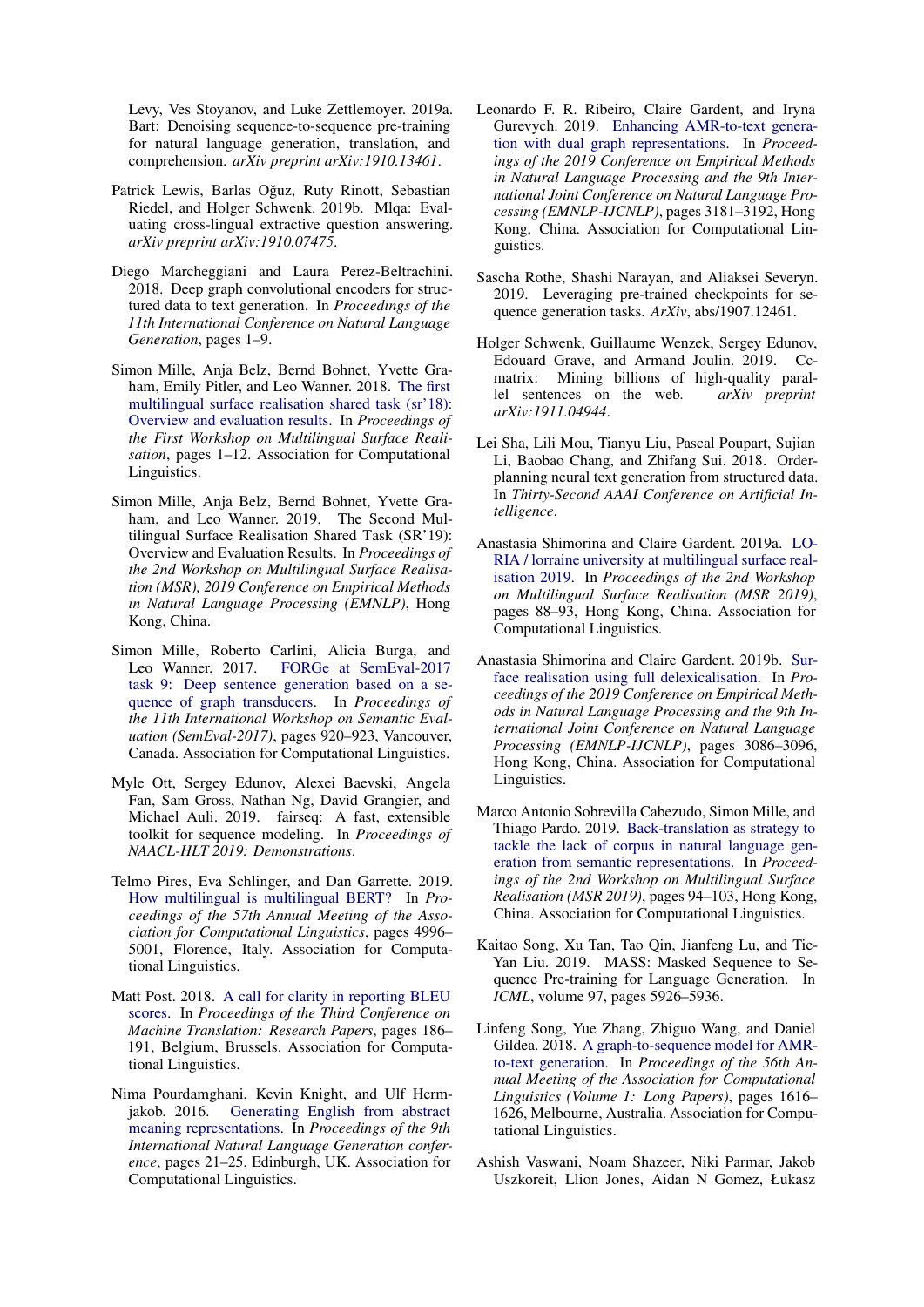Kaiser, and Illia Polosukhin. 2017. Attention is all you need. In *Advances in neural information processing systems*, pages 5998–6008.

- <span id="page-11-4"></span>Guillaume Wenzek, Marie-Anne Lachaux, Alexis Conneau, Vishrav Chaudhary, Francisco Guzman, Armand Joulin, and Edouard Grave. 2019. Ccnet: Extracting high quality monolingual datasets from web crawl data. *arXiv preprint arXiv:1911.00359*.
- <span id="page-11-1"></span>Shijie Wu and Mark Dredze. 2019. [Beto, bentz, be](https://doi.org/10.18653/v1/D19-1077)[cas: The surprising cross-lingual effectiveness of](https://doi.org/10.18653/v1/D19-1077) [BERT.](https://doi.org/10.18653/v1/D19-1077) In *Proceedings of the 2019 Conference on Empirical Methods in Natural Language Processing and the 9th International Joint Conference on Natural Language Processing (EMNLP-IJCNLP)*, pages 833–844, Hong Kong, China. Association for Computational Linguistics.
- <span id="page-11-5"></span>Yonghui Wu, Mike Schuster, Zhifeng Chen, Quoc V Le, Mohammad Norouzi, Wolfgang Macherey, Maxim Krikun, Yuan Cao, Qin Gao, Klaus Macherey, et al. 2016. Google's neural machine translation system: Bridging the gap between human and machine translation. *arXiv preprint arXiv:1609.08144*.
- <span id="page-11-3"></span>Xiang Yu, Agnieszka Falenska, Marina Haid, Ngoc Thang Vu, and Jonas Kuhn. 2019. [IM-](https://doi.org/10.18653/v1/D19-6306)[SurReal: IMS at the surface realization shared](https://doi.org/10.18653/v1/D19-6306) [task 2019.](https://doi.org/10.18653/v1/D19-6306) In *Proceedings of the 2nd Workshop on Multilingual Surface Realisation (MSR 2019)*, pages 50–58, Hong Kong, China. Association for Computational Linguistics.
- <span id="page-11-0"></span>Chao Zhao, Marilyn Walker, and Snigdha Chaturvedi. 2020. Bridging the structural gap between encoding and decoding for data-to-text generation. ACL.
- <span id="page-11-2"></span>Jie Zhu, Junhui Li, Muhua Zhu, Longhua Qian, Min Zhang, and Guodong Zhou. 2019. [Modeling graph](https://doi.org/10.18653/v1/D19-1548) [structure in transformer for better AMR-to-text gen](https://doi.org/10.18653/v1/D19-1548)[eration.](https://doi.org/10.18653/v1/D19-1548) In *Proceedings of the 2019 Conference on Empirical Methods in Natural Language Processing and the 9th International Joint Conference on Natural Language Processing (EMNLP-IJCNLP)*, pages 5459–5468, Hong Kong, China. Association for Computational Linguistics.